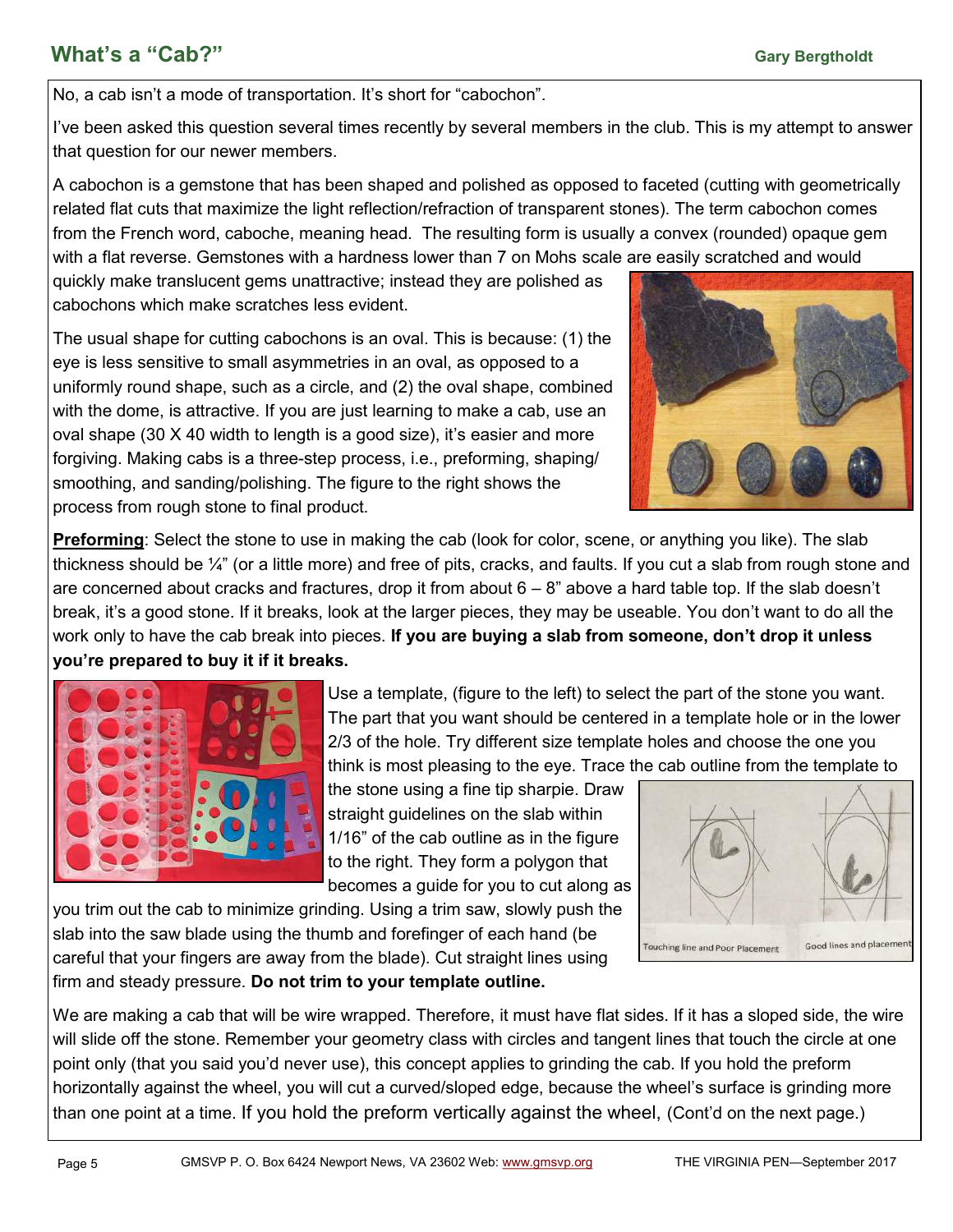# **What's a "Cab?" (Cont'd) Gary Bergtholdt Gary Bergtholdt Gary Bergtholdt**

(Cont'd from prior page.) as shown in the figure to the right, you will get a flat edge because only one point is touching the wheel at any one time.

Start with the 80-grit wheel, hold the preform just below the center of the wheel, and slowly start grinding to within 1/16" of the template line. Begin with the areas furthest from your template outline and work around until you are uniformly close to the template line. Slow, even, smooth strokes are needed with light pressure. Check the size

of your stone against the size of the template you used. It's very easy with softer stone to over grind. You want the edge to be within 1/16" of the template line. Remember: "**Grind a little, look a lot."**

Now transfer to the 220-grit wheel, and use the same procedures to grind the edge slowly until you are touching the outside of your template line.

Look at both sides of your stone, choose the one you want to see, and mark it with "F" for front and the other side with a "B" for back. Move to the "B" side, and while holding the stone, vertically tilt the stone at a 45<sup>0</sup> angle to the wheel to made a bevel around the backside of the stone and take off the back's edge. No more than a 1/32" cut. **Grind a little, look a lot.** 

You are ready to mark the girdle line. Make a mark on the stone's edge about 1/3 of the way up from the "B" side. Place the stone with the "F" side down on a flat surface. Use some slabs as a shim and a fine tipped sharpie pen. Hold the pen on top of the shim's edge at a downward angle and adjust the height of your pen point by moving the pen further away from the edge of your shims (raises pen point) or closer to the edge of your shims (lowers pen point). Once

positioned on the stone's mark, twist the stone past the pen's tip to make a line around the stone. (figure to the right)

It's now time to dop the stone. Clean the stone with alcohol. Choose a dop stick about 2/3 to 3/4 the width of the narrowest part of your stone. (Note: Dop sticks longer that 4" can get in the way during grinding.)

Place the stone on the side of the dop pot "F" side down. Place a few small chips of wax on the "B" side of the stone. When the chips are melted the stone is ready. While waiting, dip the dop stick into the wax about 1/4". Pull the stick out, dip your fingers into water, and shape the wax on the end of the dop stick making it look like a pencil eraser. If the stone isn't ready yet, no big deal, just wait.

When the wax chips have melted, remove the stone from the dop pot's edge ("B" side up), center the dop stick over the stone, and press down gently (the wax on the dop stick will melt), use wet fingers (stone is very hot) to smooth the wax pushed from under the (Cont'd on the next page.)





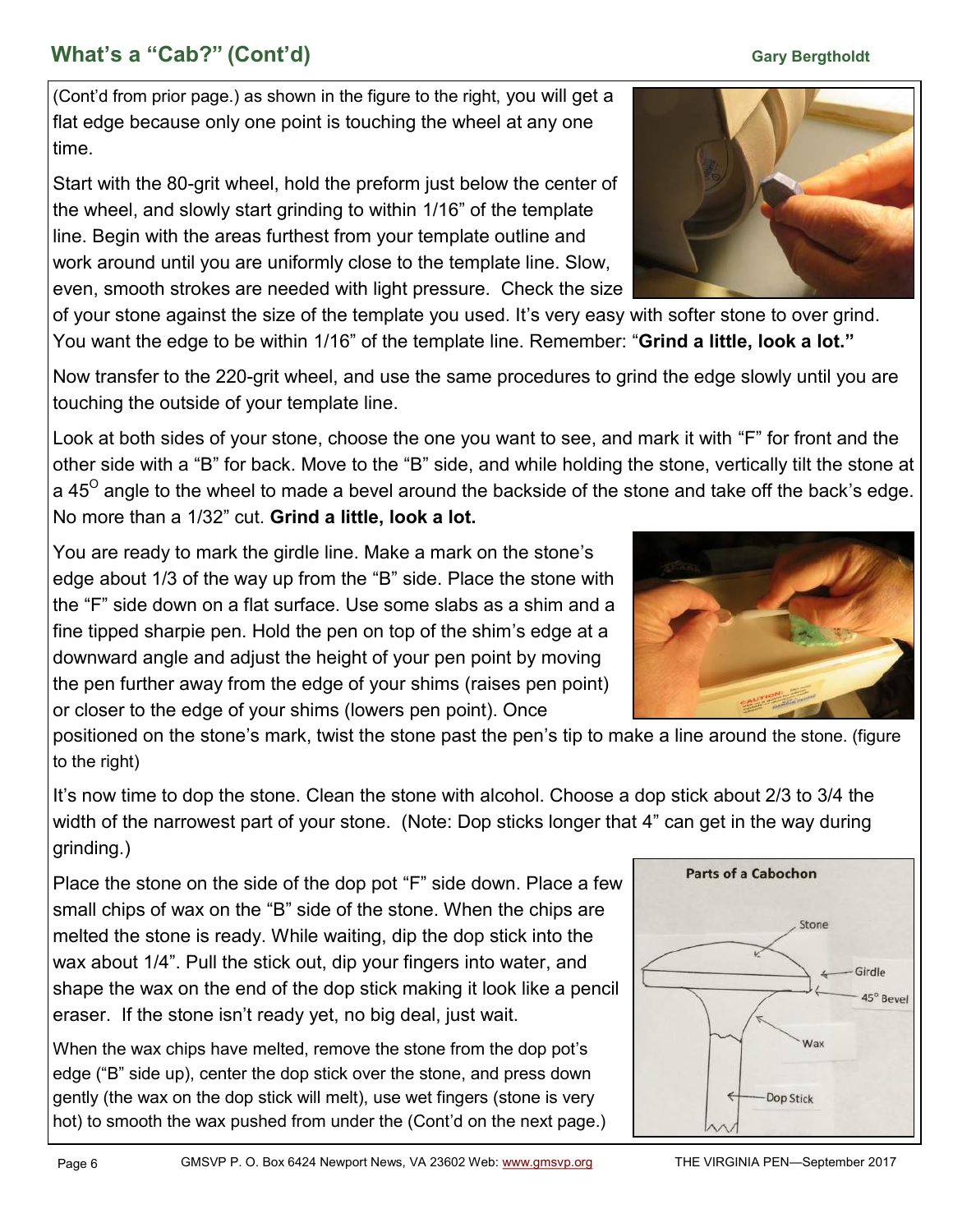# **What's a "Cab?" (Cont'd) Gary Bergtholdt Gary Bergtholdt Gary Bergtholdt**

(Cont'd from prior page.) dop stick, and ensure the stick is perpendicular to the stone. Hold stick until the wax had cooled.

Your stone should now look like the picture at the bottom of the prior page, but with flat front and back sides. It's ready for the next step in the process. Some people, who have a problem controlling the stone during preforming, may choose to dop the stone prior to starting this process. Others may choose to smooth the B side of their stone before dopping. I wait until the dop is removed near the end.

**Shaping/Grinding**: We are ready to form the domed top.

Hold the stone vertically with the dop stick at about a 45 $^{\rm 0}$  angle to the wheel and proceed to grind slowly on the 80 -grit wheel evenly all around (like peeling an apple) so that you have a smooth bevel all around the stone, down to but **not touching** the girdle line. (**Caution, the narrower ends of the stone will grind away faster.)**

Continue grinding on the edge, formed at a 45 $^{\circ}$  angle to the wheel, towards the center in even steps, until there is no flat spot left in the center and no ridges. During this process, you should be able to see the overall shape of the get gradually smaller on the top as you keep grinding evenly around the stone towards the center. You should have removed about 95% of the unneeded material and have a definite dome formed. Dry the stone (wet stones will hide the grooves you have just made). Look closely at your stone and take note of the size and depth of the grooves that you made on the 80-grit wheel (use your magnifiers). You should remove these grooves with the next higher grit wheel.

#### **Reminders:**

- Softer stones will grind away much quicker than harder ones.
- Let the wheel do the work use a light touch.
- Using more force or pressure produces deeper groves that will be harder to remove later.
- Move the stone side-to-side across all the wheel's surface.
- Don't touch the girdle line.
- Grind a little, look a lot.
- All the wheels after the 80-grit wheel will not remove more material than the thickness of a sheet of paper.
- Change the water and clean the tray before using 220-grit wheel.

Now move to the 220-grit wheel and repeat the process. One difference here is that now you can use the "apple method" to grind crossway and lengthwise from girdle line to girdle line over 360°. This helps to form a pleasing curve. Look closely at your stone, take note of the size and depth of the grooves you made with the 220-grit wheel, and ensure that all the 80-grit wheel marks have been removed (use your magnifiers). The more time you spend checking for marks on the stone, the easier the remaining steps will be and the nicer the finished stone.

When you are happy with the dome, move to the girdle and work it with the 220-grit wheel to remove all 80 grit marks.

### **When you think you have done each step properly, go back and do it once more. Then move to the next step.**

The 80 and 220-grit wheels are the only place where you can form the shape of the cab. The other four wheels are for sanding (removing wheel marks) and polishing (smoothing the surface). (Cont'd on the next page.)